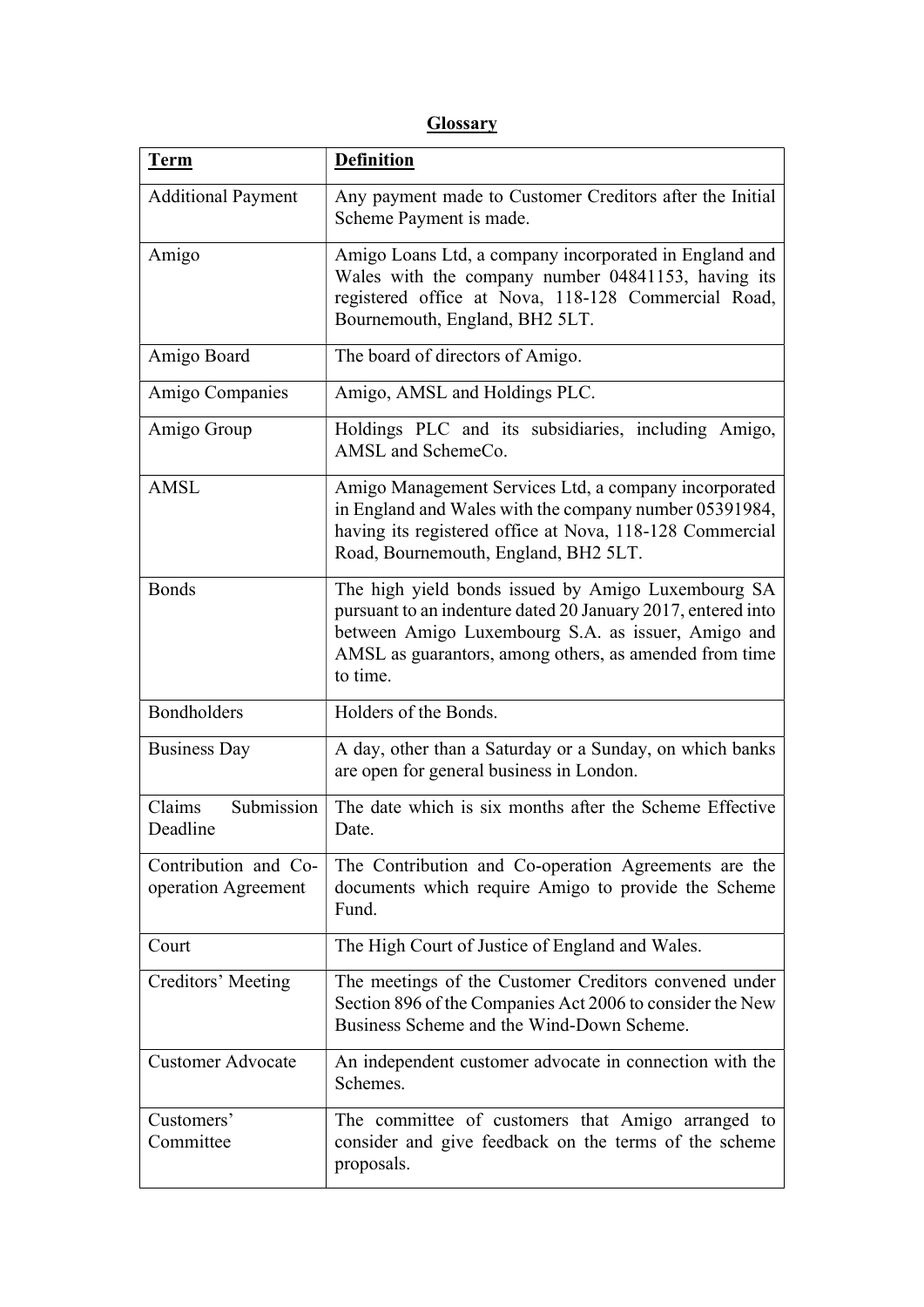| <b>Term</b>                 | <b>Definition</b>                                                                                                                                                                                                                                                                                                                                                                                                                                                                                               |  |
|-----------------------------|-----------------------------------------------------------------------------------------------------------------------------------------------------------------------------------------------------------------------------------------------------------------------------------------------------------------------------------------------------------------------------------------------------------------------------------------------------------------------------------------------------------------|--|
| <b>Customer Creditor</b>    | A person who is or claims to be owed money by Amigo in<br>respect of a Scheme Claim. This includes the FOS.                                                                                                                                                                                                                                                                                                                                                                                                     |  |
| Deed Poll                   | The detailed text of the document that SchemeCo used to<br>take on Amigo's liabilities (its obligations to pay debts) so<br>that SchemeCo could enter into the Schemes.                                                                                                                                                                                                                                                                                                                                         |  |
| EY Report                   | An independent review by Ernst & Young LLP of the<br>financial position and estimated outcomes for Amigo.                                                                                                                                                                                                                                                                                                                                                                                                       |  |
| <b>Excluded Liabilities</b> | A customer will have an Excluded Liability if, before 21<br>December 2020, they had:                                                                                                                                                                                                                                                                                                                                                                                                                            |  |
|                             | their claim accepted by Amigo or had<br>(a)<br>accepted a settlement offer from Amigo;<br>received a settlement offer from Amigo<br>(b)<br>dated on or after 21 June 2020, which they<br>did not accept or reject;<br>been told that Amigo had accepted an<br>(c)<br>opinion issued by an adjudicator at the FOS<br>in respect of their claim; or<br>obtained a final decision in their favour<br>(d)<br>from the FOS and Amigo had not notified<br>them that it intends to judicially review that<br>decision. |  |
| <b>Escrow Agreement</b>     | The trust agreement dated 24 December 2021 entered into<br>by Amigo as trustee under which Amigo holds certain<br>amounts on trust for certain Customer Creditors.                                                                                                                                                                                                                                                                                                                                              |  |
| <b>Fallback Date</b>        | The date that is 12 months and one day after the Scheme<br>Effective Date (but only where the New Business<br>Conditions have not been satisfied prior to such date), or<br>any date before that on which Amigo's directors certify to<br>the Scheme Supervisors that they do not expect the New<br>Business Conditions to be satisfied.                                                                                                                                                                        |  |
| <b>Fallback Solution</b>    | The Fallback Solution is the method of implementing the<br>New Business Scheme which is that scheme's second<br>objective, to be implemented only if the Fallback Date<br>occurs. Amigo's business will be wound down, without the<br>new money being provided.                                                                                                                                                                                                                                                 |  |
| <b>FCA</b>                  | Financial Conduct Authority (Amigo's regulator).                                                                                                                                                                                                                                                                                                                                                                                                                                                                |  |
| Final Scheme Claim          | A Scheme Claim which has been determined to be valid and<br>given a particular value, whether by SchemeCo or (if the<br>Creditor<br>disagreed<br>with<br>Scheme'Co's<br>Customer<br>determination) the Scheme Adjudicator. For the purposes of<br>calculating a Final Scheme Claim, any amounts owed to the                                                                                                                                                                                                     |  |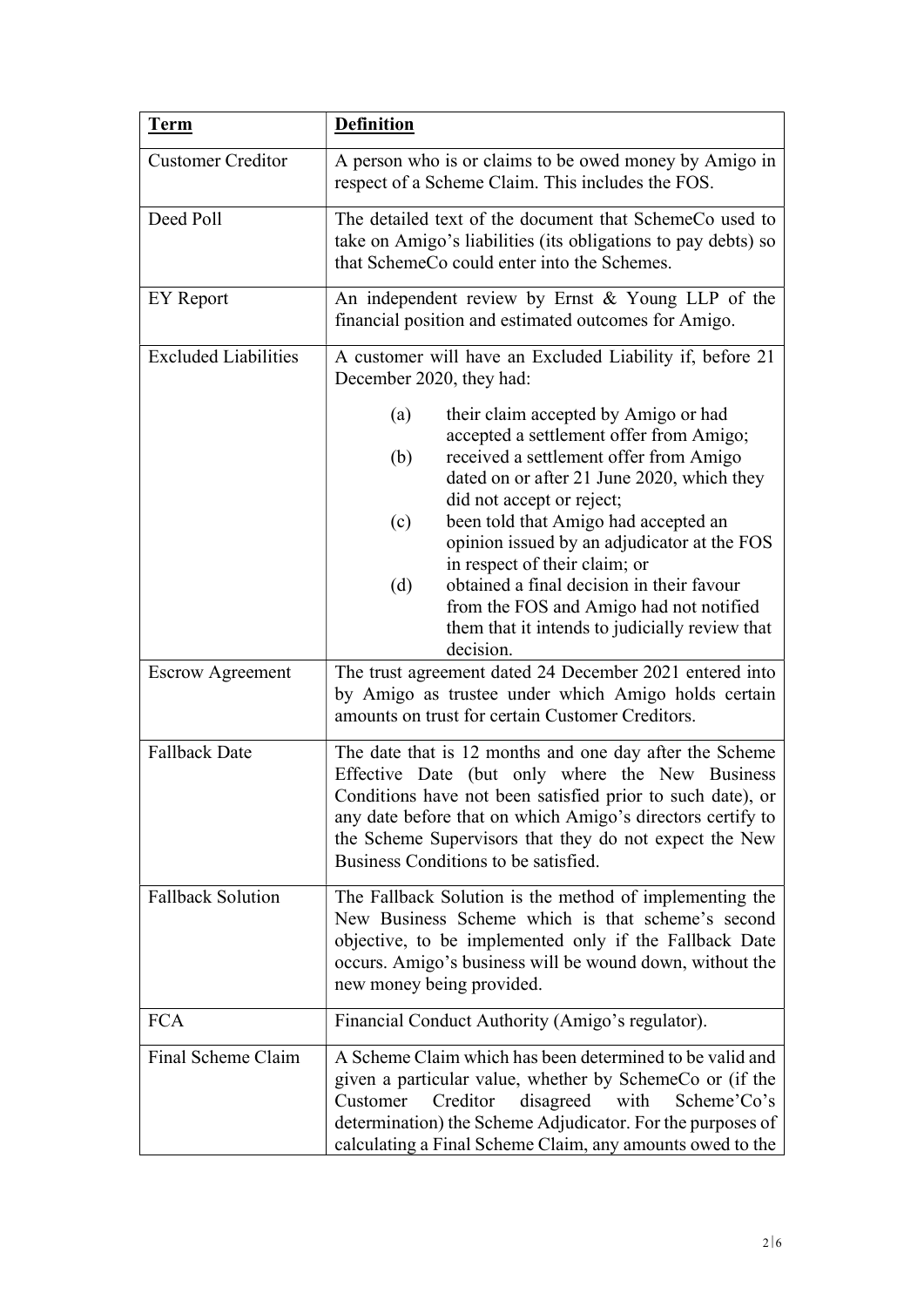| <b>Term</b>                  | <b>Definition</b>                                                                                                                                                                                                                                                       |  |
|------------------------------|-------------------------------------------------------------------------------------------------------------------------------------------------------------------------------------------------------------------------------------------------------------------------|--|
|                              | Scheme Creditor under the Escrow Agreement shall be<br>disregarded.                                                                                                                                                                                                     |  |
| <b>First Funding Payment</b> | A payment of £60 million that Amigo would make to the<br>Scheme Fund under the Preferred Solution in the New<br>Business Scheme.                                                                                                                                        |  |
| <b>FOS</b>                   | The Financial Ombudsman Service.                                                                                                                                                                                                                                        |  |
| FOS Fee Claims               | The information submitted to SchemeCo by the FOS in<br>relation to the complaint handling fees Amigo owes to the<br>FOS, including any supporting evidence.                                                                                                             |  |
| Holdings PLC                 | Amigo Holdings PLC, a company incorporated in England<br>and Wales with the company number 10024479, having its<br>registered office at Nova, 118-128 Commercial Road,<br>Bournemouth, England, BH2 5LT.                                                                |  |
| Initial<br>Scheme<br>Payment | A payment made by SchemeCo to a Customer Creditor<br>under the New Business Scheme or the Wind-Down<br>Scheme.                                                                                                                                                          |  |
| Intrum                       | Intrum UK Finance Limited, to whom Amigo has, from<br>time to time, sold and transferred its rights, interests and<br>obligations under certain Loans (including pursuant to<br>agreements for the purchase of Loans from ALL).                                         |  |
| <b>Liquidity Reserve</b>     | A reserve of £8.4 million equal to three months' operating<br>costs and to cover contingencies which in the Preferred<br>Solution Amigo needs to hold and not pay into the Scheme<br>Fund to make sure it can carry on as a business.                                   |  |
| <b>Business</b><br>New       | These apply to the New Business Scheme and are that:                                                                                                                                                                                                                    |  |
| Conditions                   | within nine months of the Scheme Effective<br>(e)<br>Date Amigo starts lending again; and<br>within 12 months of the Scheme Effective<br>(f)<br>Date, Holdings PLC issues at least 19<br>ordinary shares for every 1 ordinary share in<br>issue immediately beforehand. |  |
| New Business Scheme          | The proposal Amigo recommends that Customer Creditors<br>vote for. It contains both the Preferred Solution and the<br>Fallback Solution.                                                                                                                                |  |
| Outstanding Redress<br>Claim | A claim made against Amigo, in respect of a Scheme<br>Liability, where:                                                                                                                                                                                                 |  |
|                              | you complained to Amigo before<br>(a)<br>21<br>2020<br>December<br>(and<br>Amigo<br>has<br>acknowledged receipt of that complaint), but                                                                                                                                 |  |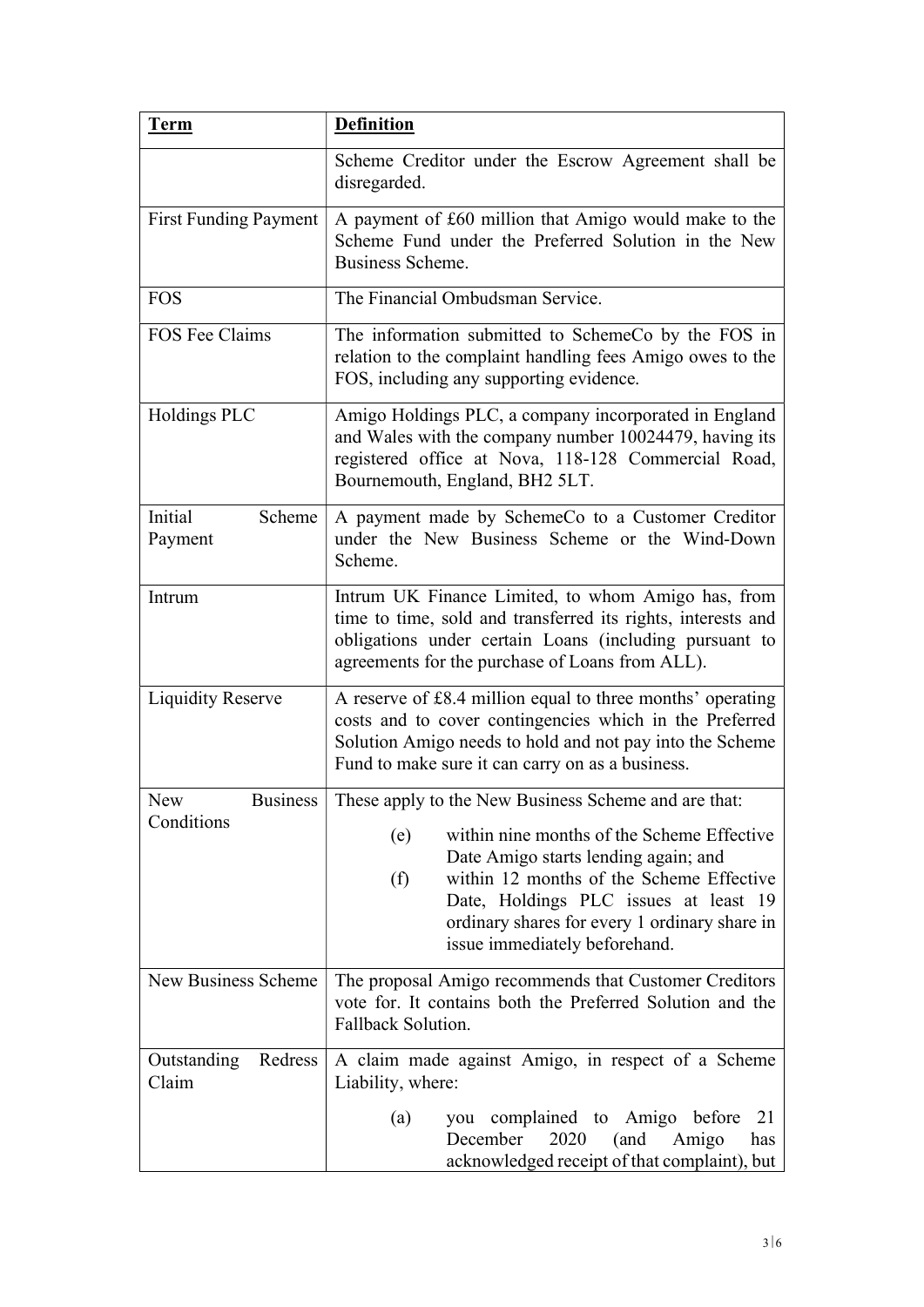| <b>Term</b>                     | <b>Definition</b>                                                                                                                                                                                                                                              |                                                                                                                                                                                                                                                                                                    |
|---------------------------------|----------------------------------------------------------------------------------------------------------------------------------------------------------------------------------------------------------------------------------------------------------------|----------------------------------------------------------------------------------------------------------------------------------------------------------------------------------------------------------------------------------------------------------------------------------------------------|
|                                 |                                                                                                                                                                                                                                                                | Amigo had not accepted or rejected your<br>claim before 21 December 2020; or                                                                                                                                                                                                                       |
|                                 | (b)                                                                                                                                                                                                                                                            | the FOS had issued an opinion in respect of<br>your complaint before 21 December 2020,<br>but Amigo had not told you that it has<br>accepted the FOS's opinion before 21<br>December 2020; or                                                                                                      |
|                                 | (c)                                                                                                                                                                                                                                                            | complained to Amigo after<br>21<br>you<br>December<br>2020,<br>and<br>Amigo<br>has<br>acknowledged receipt of that complaint and<br>confirmed that your complaint either does<br>not need to be resubmitted; or                                                                                    |
|                                 | (d)                                                                                                                                                                                                                                                            | Amigo made you a settlement offer (known<br>as a final response letter) dated between 21<br>December 2019 and 20 June 2020, and:                                                                                                                                                                   |
|                                 |                                                                                                                                                                                                                                                                | (i)<br>you have not accepted the offer; or                                                                                                                                                                                                                                                         |
|                                 |                                                                                                                                                                                                                                                                | (ii)<br>you have (or someone acting on your<br>behalf has) rejected the offer.                                                                                                                                                                                                                     |
| <b>Payment Percentage</b>       |                                                                                                                                                                                                                                                                | This is used to determine what proportion of the Scheme<br>Fund each Customer Creditor will be paid.                                                                                                                                                                                               |
| Practice<br>Statement<br>Letter |                                                                                                                                                                                                                                                                | The document titled "Practice Statement Letter" that was<br>uploaded to the Website on 13 December 2021.                                                                                                                                                                                           |
| Preferred Solution              | The Preferred Solution is the method of implementing the<br>New Business Scheme which is that Scheme's primary<br>objective, and involves raising money to (among other<br>things) increase the amount of money available to be paid<br>to Customer Creditors. |                                                                                                                                                                                                                                                                                                    |
|                                 |                                                                                                                                                                                                                                                                | Amigo will start lending again (which requires FCA<br>approval) and raise funds through the Share Issue. This will<br>allow Amigo to pay more compensation to Customer<br>Creditors than under the Fallback Solution, Wind-Down<br>Scheme or in administration.                                    |
| Release Agreement               |                                                                                                                                                                                                                                                                | The Release Agreement will release the Amigo Companies<br>from any obligations to Customer Creditors.                                                                                                                                                                                              |
| Scheme Adjudicator              |                                                                                                                                                                                                                                                                | The Scheme Adjudicator will assess claims where a<br>Customer Creditor disagrees with SchemeCo's decision as<br>to whether the claim is valid or the value of the claim. The<br>Scheme Adjudicator is an experienced financial services<br>regulatory lawyer, who will be supported by a team with |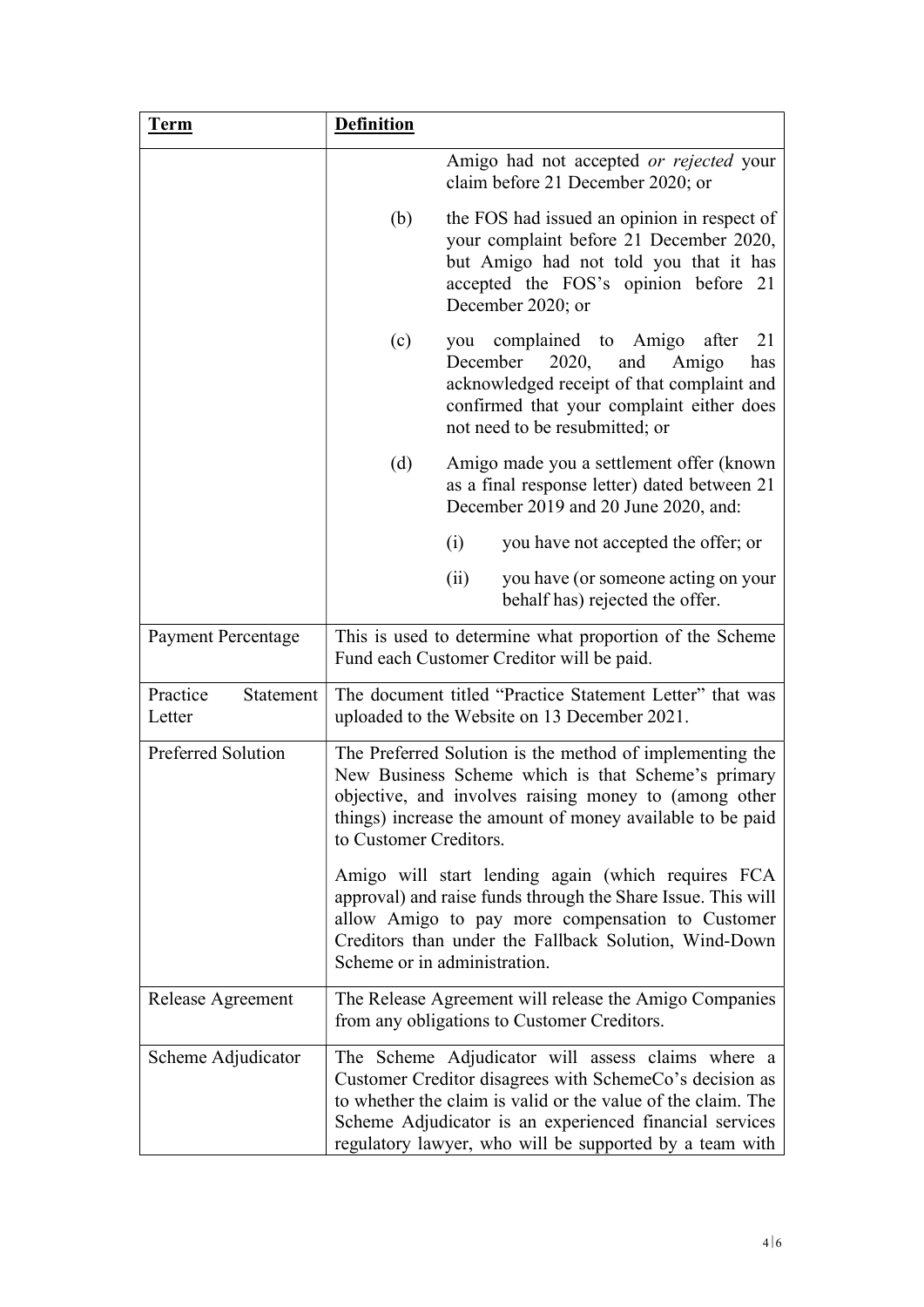| <b>Term</b>                  | <b>Definition</b>                                                                                                                                                                                                                                                                               |
|------------------------------|-------------------------------------------------------------------------------------------------------------------------------------------------------------------------------------------------------------------------------------------------------------------------------------------------|
|                              | relevant expertise, including affordability issues regarding<br>credit providers.                                                                                                                                                                                                               |
| Schemes                      | The New Business Scheme and the Wind-Down Scheme.<br>Where used in the singular (i.e. "Scheme"), this refers to<br>one of the two.                                                                                                                                                              |
| Scheme Claim                 | Claims made by Customer Creditors for compensation,<br>including the FOS' claim for unpaid fees.                                                                                                                                                                                                |
| SchemeCo                     | ALL Scheme Ltd, a company incorporated in England and<br>Wales with the company number 13116075, having its<br>registered office at Nova, 118-128 Commercial Road,<br>Bournemouth, England, BH2 5LT. This is a separate<br>company that has been set up solely for the purposes of a<br>scheme. |
| <b>Scheme Costs</b>          | The costs of designing implementing and administering the<br>Scheme<br>and<br>winding down<br>following<br>SchemeCo<br>completion of the Scheme.                                                                                                                                                |
| <b>Scheme Effective Date</b> | The date on which either Scheme becomes effective, i.e.<br>when the court order sanctioning the scheme is delivered to<br>the Registrar of Companies in England and Wales for<br>registration.                                                                                                  |
| Scheme Fund                  | The balance from time to time of the Trust Account, held<br>on trust by SchemeCo for the benefit of Customer Creditors.                                                                                                                                                                         |
| <b>Scheme Liability</b>      | A liability owed by SchemeCo (under the Deed Poll) to a<br>customer or the FOS, but not including: (i) any amounts<br>owed between any of ALL, AMSL, Holdings PLC and/or<br>SchemeCo; and (ii) the Excluded Liabilities.                                                                        |
| <b>Scheme Payment</b>        | Payments made to Customer Creditors.                                                                                                                                                                                                                                                            |
| <b>Scheme Supervisors</b>    | The persons appointed under Part 6 and any person who is<br>employed by those persons and to whom functions under<br>the Scheme are delegated.                                                                                                                                                  |
| Funding<br>Second<br>Payment | A payment of £37 million.                                                                                                                                                                                                                                                                       |
| Share Issue                  | Within 12 months of the Scheme Effective Date, Holdings<br>PLC issues at least 19 ordinary shares for every 1 ordinary<br>share in issue immediately beforehand.                                                                                                                                |
| Top-up Amount                | A payment of at least $£15$ million to be paid into the Scheme<br>Fund following the Share Issue.                                                                                                                                                                                               |
| <b>Trigger Event</b>         | The occurrence of any event, including the receipt by<br>Amigo of a material fine from the FCA, which the Scheme                                                                                                                                                                                |